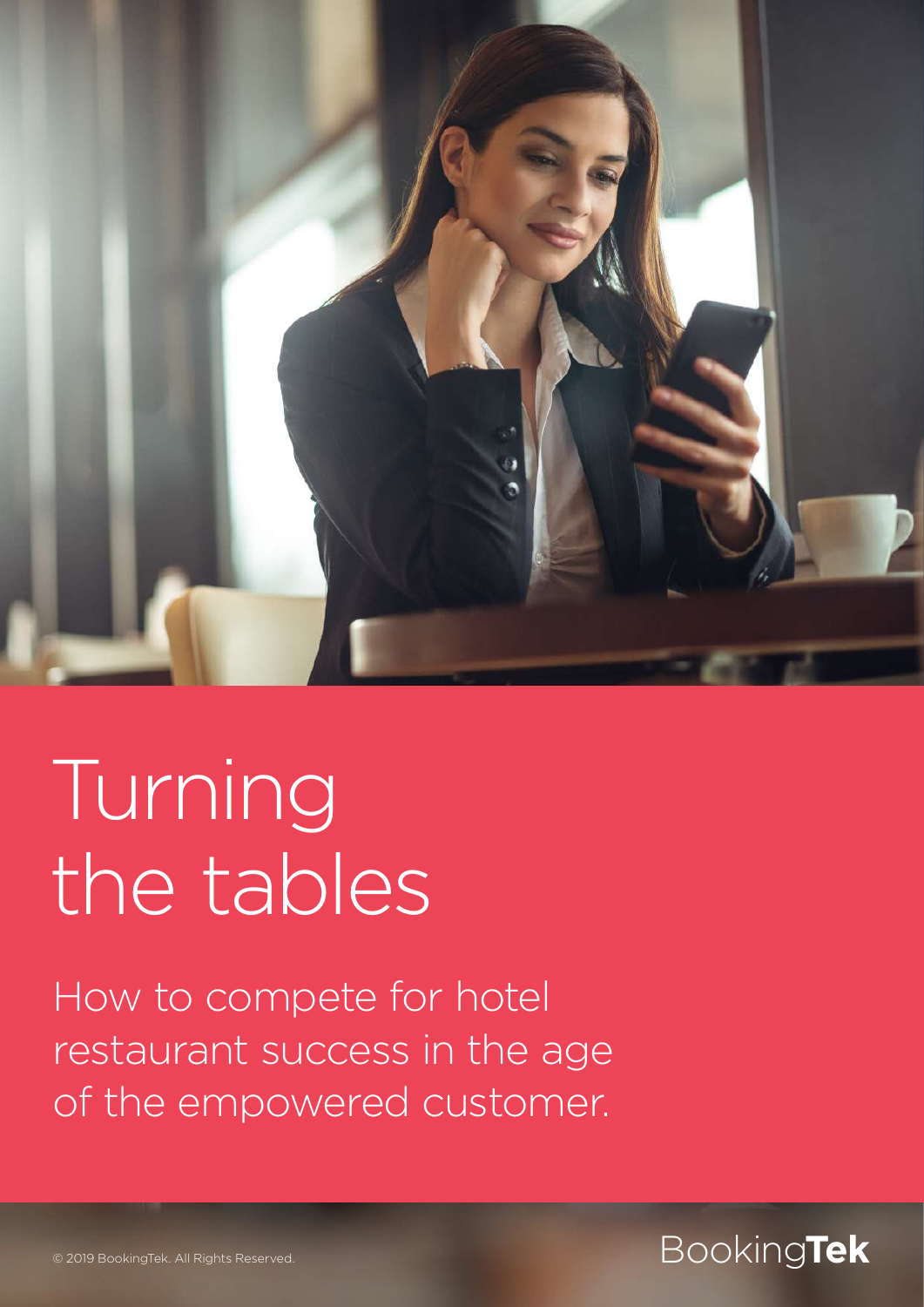#### Introduction

The hospitality industry is currently at the centre of a perfect storm of change. Firstly, global and local economies play a contributing role determining levels for both personal and business spending which includes hotel bookings and restaurant purchases.<sup>1</sup> We are also seeing a shift in the demographics of the traveller, with millennials and generation Z now the majority. With it comes new trends, requirements and expectations. Finally, and probably unsurprisingly, technology is disrupting multiple industries and Food &

Beverage (F&B) is no different<sup>2</sup>. Combined, the tough financial backdrop and an audience of digital natives changes the balance of power - with choice and control now sitting firmly with the customer.

In this business briefing we explore the challenges hotel F&B providers face to stay competitive and how innovative digital technologies delivered through cloud services can enable new revenue opportunities and avoid unwanted complexity, cost and compromise.

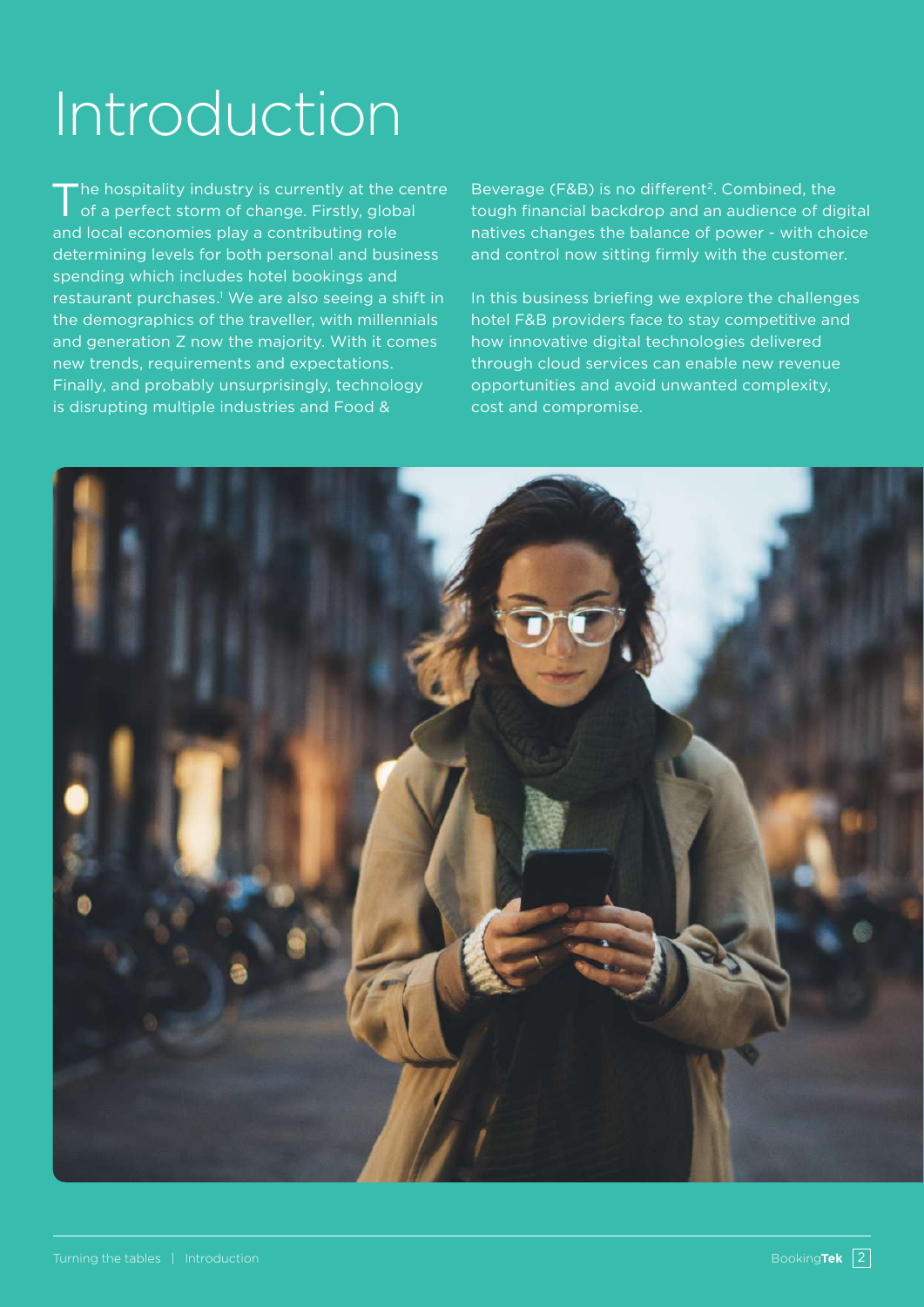### The age of the empowered customer

rends and tastes always have (and always will) continue to change. New incarnations bring new waves of customer after the next big thing in gastronomy.<sup>3</sup> Traditionally, hotel restaurants have struggled to accommodate 'foodies' seeking out their next unique experience. The rigid structure of opening times and set menus could be a deterrent to potential new customers, who (armed with the latest technology) are willing to hunt out an experience that matches their requirements.

Independent reviews and recommendations play an important role in influencing consumers to choose one restaurant over another. A survey by Anderson and Magruder reports that a higher Yelp scores cause restaurants to sell tables during prime-time 19% more frequently<sup>4</sup>, and the addition influencer, starting with the reservation process.

of one extra star can yield sales growth of 5-9%.

It's not just review sites that impact consumer choice. The proliferation of technology within the whole dining experience is fast becoming a major



20 years ago, OpenTable disrupted the way diners made reservations by moving from telephone to online bookings.<sup>5</sup> No longer is the customer constrained by communication channel, being able to reserve at the click of a button is almost a given. But, these advances that make life easier come with a heightened sense of expectation for the restaurant. Instead of just giving a phone number and surname, booking systems often require more personal information including email address, whether your trip is to mark a specific occasion and if any special requirements are needed. All this information is used to make the experience

as personal as possible. But, to the businesssavvy consumer this is valuable information that the restaurant can use at a later date and consumers expect to be rewarded for supplying it. From a restaurant perspective the floor management & reservation platform systems are integral, knowing traffic patterns and trends is a necessity for success. But behind the scenes the technology is becoming more complex. The introduction of machine learning, algorithms and product customisation are all part of the restaurants armoury to greater personalise the guest experience.5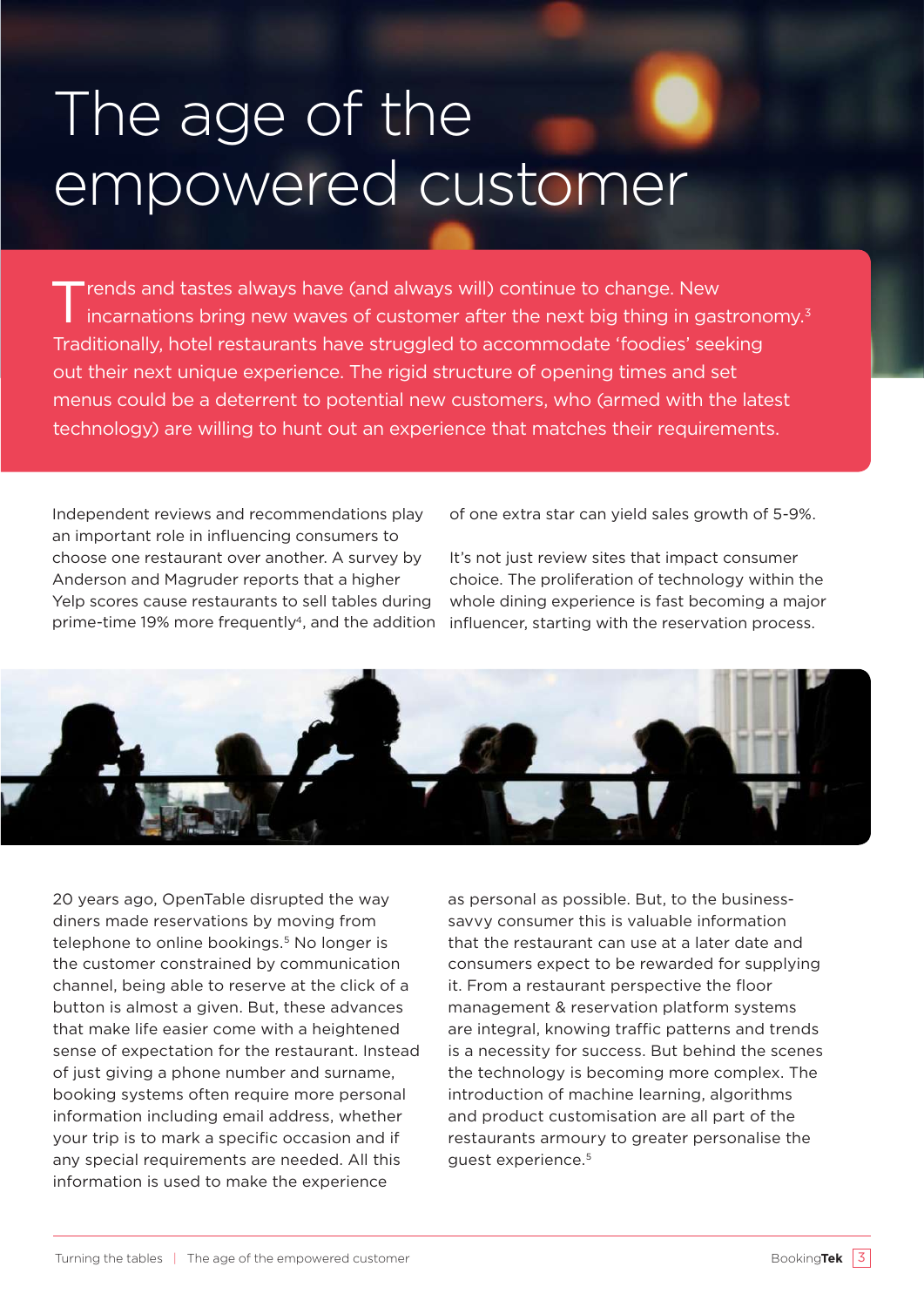The role of technology goes much deeper than initial<br>selection and booking, consumers now want to embed it within their actual dining experience.



These trends highlight that need for hotel restaurants to become more digitally enabled, aligned and integrated to provide the customer an improved end-to-end experience. However, This comes with its own set of challenges. More technology could equal more complexity, more cost and more compromise.

restaurant over another.

Restaurant Association

Source National

2019 Factbook.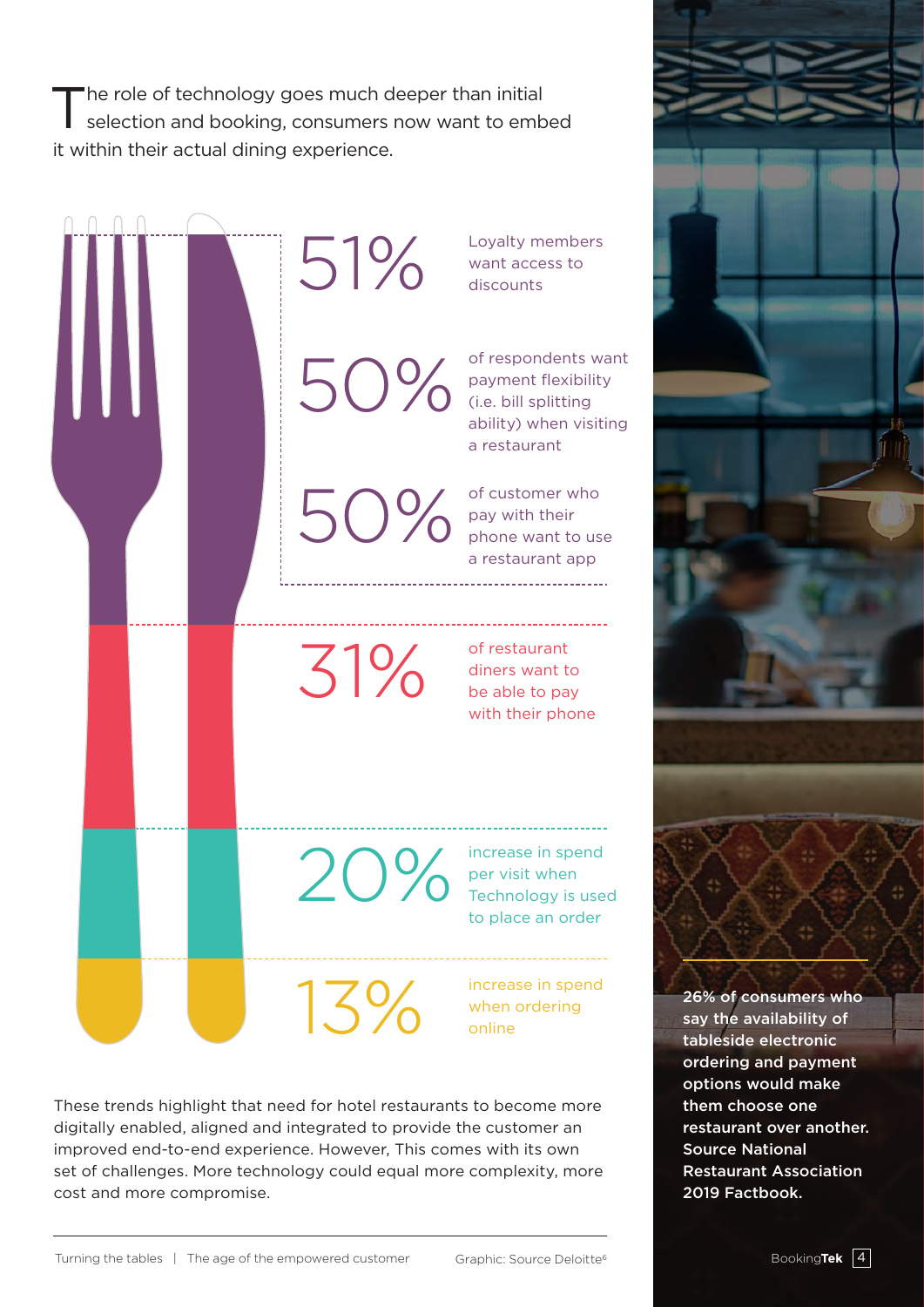### Dealing with complexity

I otel Food & Beverage is a diverse and complex operation that's reliant upon several business-critical systems working in unison. Get it right and your customers enjoy a seamless digital experience which can yield new revenue opportunities. However, many restaurants are now facing a compromise between opportunity and complexity by considering new individual technologies to deliver higher levels of customer experience.



Every hotels F&B differs in terms of its technology stack, even within large hotel chains. Mergers and acquisitions and/or local vs global purchasing can mean that each hotel has a different blend of technology and vendors - sometimes even within one specific function. For example, many

hotel restaurants employ a variety of 3rd party reservation platforms (occasionally) with a proprietary in-house booking systems. Thesharing of inventory between these systems is paramount to ensure tables aren't double-booked or left vacant.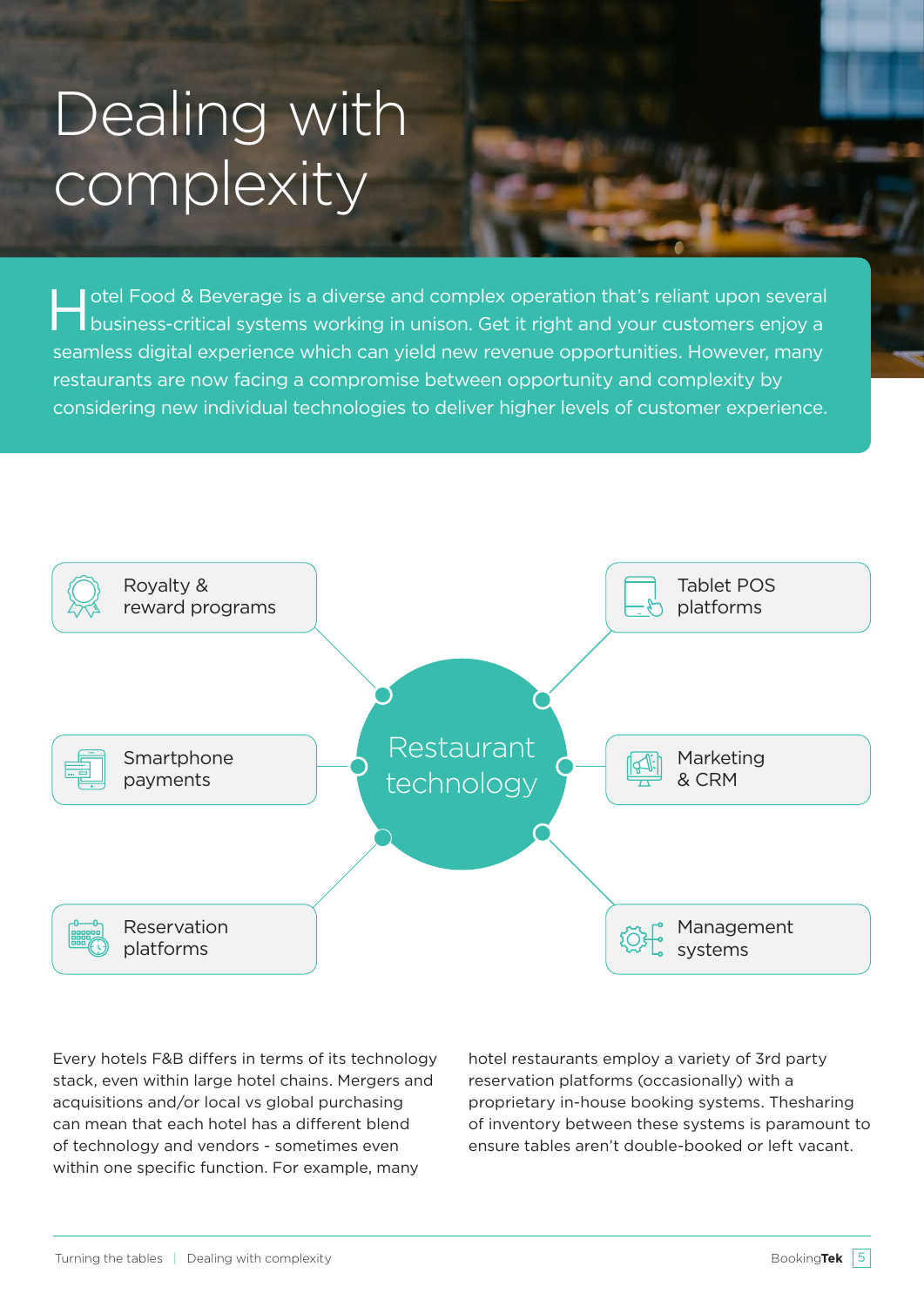Add to this the mix your existing Point of Sale (POS) and Property Management Solution (PMS), marketing CRM, analytics platform and review engine and things can get very complex. So much so that multiple vendors within your estate can easily lead to:

- **Greater vendor, contract and resource** management
- Siloed information and lost opportunity through data not being shared across technologies
- **Possibility of duplication**
- **Increased staff training and support costs**
- Restricted or complex integration with other business critical tools
- Disjointed reporting leading to revenue erosion etc

This challenge is unlikely to blow over. In fact, managing complexity will continue to intensify with the introduction of new tools to enrich the customer experience. Those that overcome these challenges can unlock potential new revenue streams through improved inventory management, increased customer insight/application of data and upsell opportunities.

### Why visibility and insight are key

athematician Clive Humby, the architect behind the Tesco Clubcard, said "data is the new oil" - of course he was referring to the value of data as a commodity. Within hotel F&B this rings just as true. Every interaction, every purchase or request can contain valuable insight about the customer. This insight is critical in addressing some of the challenges facing the industry, as referenced at the beginning of this briefing. But, it's also an imperative to maximising revenue generation for both new and returning customers.

This issue with data is that it tends to reside in silos. Valuable information is stored in isolation and not augmented into a single source of truth. Booking data can, in some instances, be the property of 3rd party providers. Reviews can be dispersed across a number of internal and external platforms, guest profiles can sit within the PMS only. The unification of these systems and data enables hotels to mine previously untapped opportunities, as well as understanding consumer trends which can be used to shape the hotels F&B offering.

Steven Chan, Head, Operations Support and Franchise Operations, AMEA at IHG stated that hotels can "Get ahead by listened to what the guest wants, and don't assume that every guest's need will be able to be met through a single offering". He continues that "Guest data can be used to understand the consumer on a deeper level in order to target them with Food and Beverage experiences that answer what they are looking for".8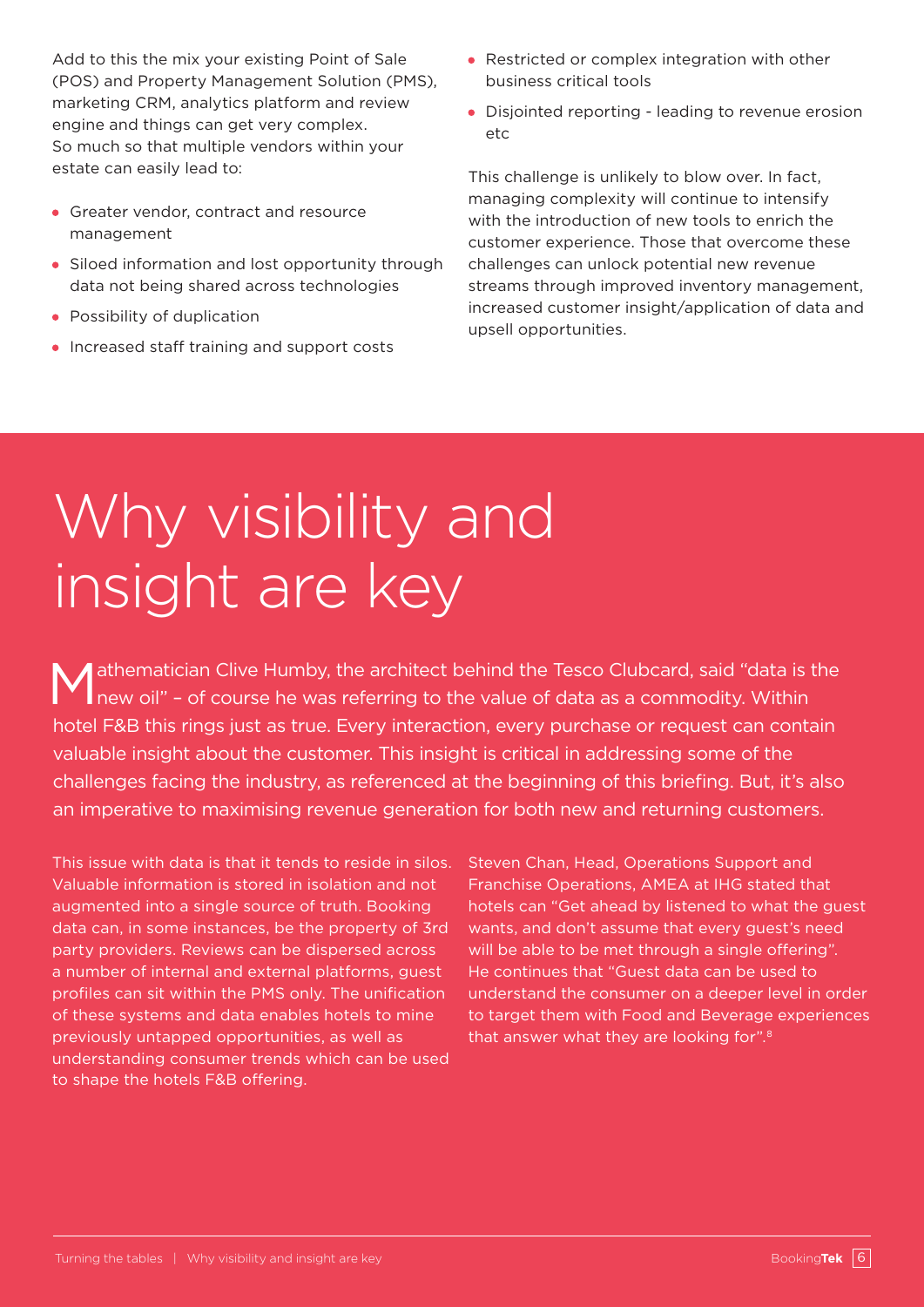## **TableRes®**

The Industry's first Integrated suite of digital tools for F&B in hotels

M itigating complexity, reducing cost whilst maximising revenues is the holy grail for<br>many hotels F&B managers. Now it can now become a reality with TableRes Digital the Industry's first Integrated suite of digital tools specifically for F&B in hotels. Each tool is best-in-class and joined-up within the suite, creating an integrated solution that optimises your hotel's F&B revenue.

TableRes Digital from BookingTek consists of:

- Online and in-app direct reservation tools that also integrate with 3rd party booking platforms
- Consolidated floor management
- Automated review and reputation functionality
- **Marketing automation across email, SMS,** push and social media
- Consolidated analytics
- A guest order and pay mobile app that can be used in restaurants, bars, poolside, spas and for in-room dining

Consolidating to one vendor for all F&B digital tools reduces management, duplication and training for staff whilst providing seamless integration between all tools. The power of TableRes Digital is so compelling that we already have global agreements with half of the world's top 10 hotel groups.

To find out how TableRes Digital can transform your F&B offer contact BookingTek now.